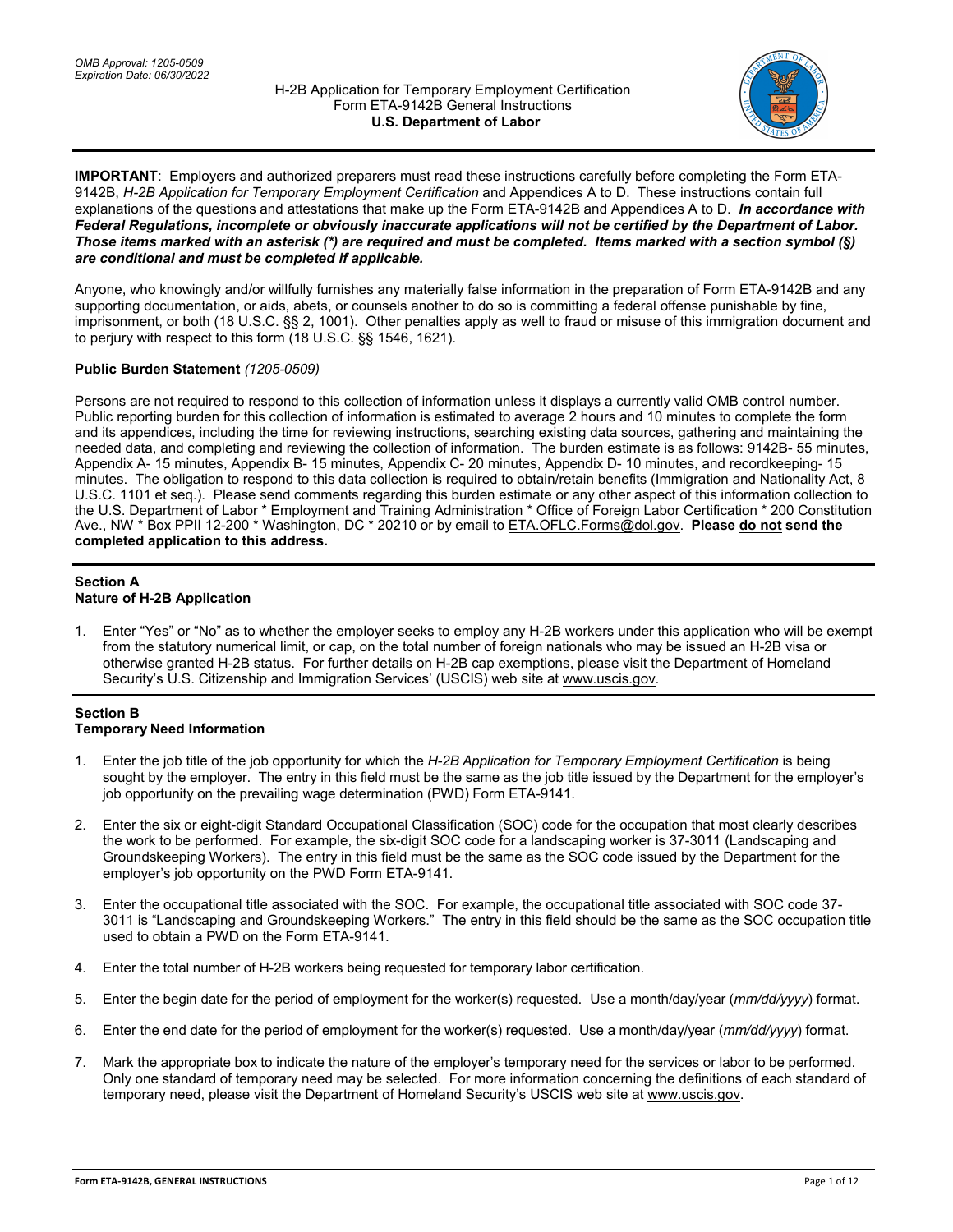

8. Provide a brief statement clearly describing the employer's temporary need for the services or labor to be performed. The employer's statement must explain (a) the nature of the employer's business or operations; (b) why the job opportunity, period of employment, and number of workers being requested for certification reflect a temporary need; and (c) how the employer's request for the services or labor to be performed meets the chosen standard under Question 7 of a seasonal, peakload, onetime occurrence, or an intermittent basis. If the period of employment (e.g., begin date of work) and/or number of workers have changed from previous filings, please briefly explain the circumstances or reason(s) for the change.

The brief statement of temporary need must be provided in the space allotted on the form. The employer may include one separate attachment where the allotted space is insufficient to fully respond to this collection item. For employers filing electronically, the Department's electronic filing system will automatically provide the employer with an addendum if the entry exceeds the allotted space on the form. For employers filing applications by mail, the employer must begin its statement of temporary need in the allotted space and include one clearly-marked and easy-to-locate separate attachment, if necessary, to fully respond to this collection item.

Separate attachments will not be accepted. Other documentation or evidence demonstrating temporary need (e.g., summarized monthly payroll records, monthly invoices, occupancy charts, work contracts) is not required to be filed with the H-2B application. Instead, it must be retained by the employer and provided to the Department in the event a Notice of Deficiency (NOD) is issued by the Office of Foreign Labor Certification (OFLC) Certifying Officer.

## **Section C Employer Information**

**Important Note**: The information entered in this section must be the same as the employer information issued by the Department for the employer's job opportunity on the PWD Form ETA-9141.

- 1. Enter the full name of the individual employer, joint employer, job contractor, partnership, corporation, i.e. the employer filing this application. The employer's full legal business name is the exact name of the individual, corporation, LLC, partnership, or other organization that is reported to the Internal Revenue Service (IRS).
- 2. Enter the full trade name or "Doing Business As" (DBA) name, if applicable, of the business, person, association, firm, corporation, or organization, i.e., the employer filing this application.
- 3. Enter the street address of the employer's principal place of business. The place of business must be a physical location and not a Post Office (P.O.) Box.
- 4. If additional space is needed for the street address, use this field to complete the employer's street address. If no additional space is needed, enter "N/A."
- 5. Enter the city of the employer's principal place of business.
- 6. Enter the State, District, or Territory of the employer's principal place of business.
- 7. Enter the postal (zip) code of the employer's principal place of business.
- 8. Enter the country of the employer's principal place of business.
- 9. Enter the province of the employer's principal place of business, if applicable. Enter "N/A" if not applicable.
- 10. Enter the area code and telephone number for the employer's principal place of business. Include country code, if outside of the United States.
- 11. Enter the extension of the telephone number for the employer's principal place of business, if applicable. Enter "N/A" if not applicable.
- 12. Enter the nine-digit Federal Employer identification Number (FEIN) as assigned by the IRS. Do not enter a social security number.

**Note**: All employers, including private households, MUST obtain an FEIN from the IRS before completing this application. Information on obtaining an FEIN can be found a[t www.irs.gov.](http://www.irs.gov/)

13. Enter the four-digit North American Industry Classification System (NAICS) code that best describes the employer's business, not the H-2B job opportunity. A listing of NAICS codes can be found at [www.census.gov/eos/www/naics/.](http://www.census.gov/eos/www/naics/)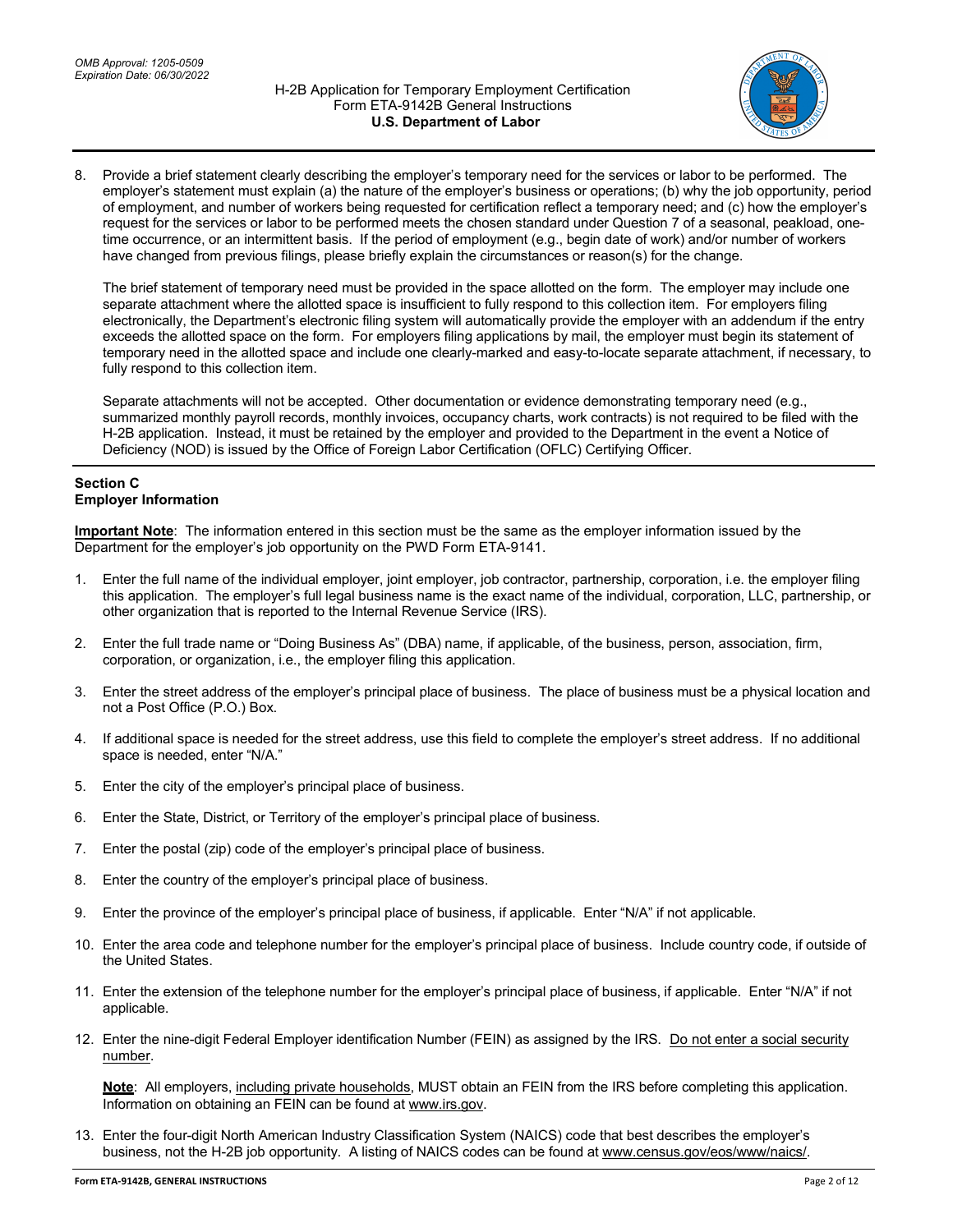

#### **Section D Employer Point of Contact Information**

An employer point of contact is a person employed by the employer whose position authorizes the person to provide information and supporting documentation concerning the H-2B Application for Temporary Employment Certification and to communicate with the Department of Labor on behalf of the employer. The employer point of contact should be the individual most familiar with the content of the application and circumstances of the temporary employment offered through this application.

**Important Note**: The employer point of contact information in this section, specifically the name, telephone number, and email address, must be different from the attorney/agent information listed in Section E, unless the attorney or agent is an employee of the employer.

- 1. Enter the last (family) name of the employer's point of contact.
- 2. Enter the first (given) name of the employer's point of contact.
- 3. Enter the middle name(s) of the employer's point of contact, if applicable. Enter "N/A" if not applicable.
- 4. Enter the job title of the employer's point of contact.
- 5. Enter the business street address for the employer's point of contact. The address must be a physical location and not a P.O. Box.
- 6. If additional space is needed for the street address, use this field to complete the street address. If no additional space is needed, enter "N/A."
- 7. Enter the city of the employer's point of contact.
- 8. Enter the State, District, or Territory of the employer's point of contact.
- 9. Enter the postal (zip) code of the employer's point of contact.
- 10. Enter the country of the employer's point of contact.
- 11. Enter the province of the employer's point of contact, if applicable. Enter "N/A" if not applicable.
- 12. Enter the area code and business telephone number of the employer's point of contact. Include country code, if the point of contact is located outside of the United States.
- 13. Enter the extension of the telephone number of the employer's point of contact, if applicable. Enter "N/A" if not applicable.
- 14. Enter the business email address of the employer's point of contact in the format name@emailaddress.top-level domain. The email entered in this field must be the same as the one regularly used by the employer's point of contact for its business operations and capable of sending and receiving electronic communications from the Department with respect to the processing of this application. If the employer's point of contact does not possess a business email address, please enter "N/A."

## **Section E Attorney or Agent Information (If applicable)**

**Important Note**: The attorney/agent information in this section, specifically the name, telephone number, and email address, must be different from the employer's point of contact information in Section D, unless the attorney or agent is an employee of the employer.

- 1. Identify whether the employer is represented by an attorney or agent in the process of filing this application. Only mark one box. If "Attorney" or "Agent" is selected, complete the remainder of Section E. If "None" is selected, skip questions 2 to 21 in this section and continue to Section F.
- 2. Enter the last (family) name of the attorney/agent.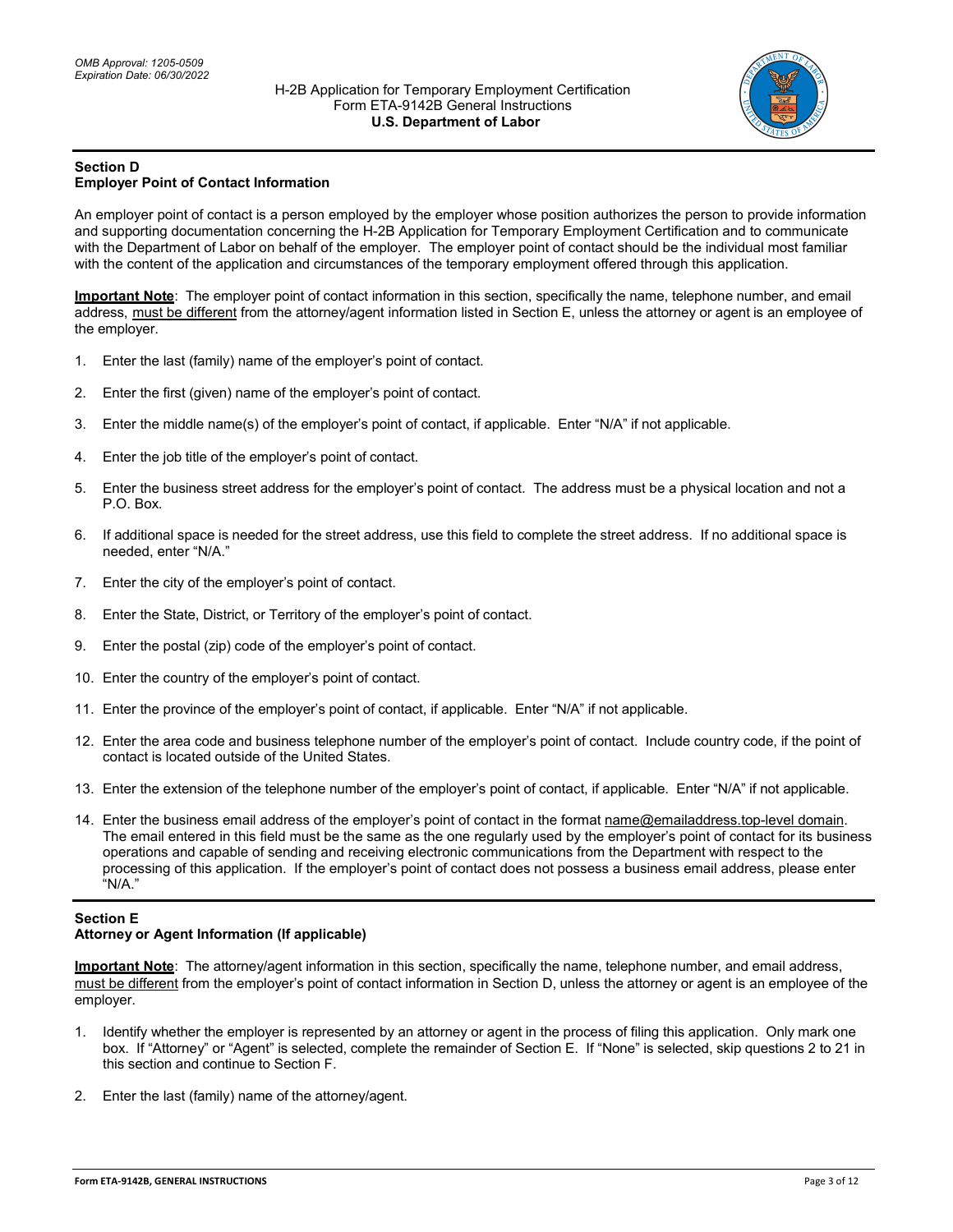

- 3. Enter the first (given) name of the attorney/agent.
- 4. Enter the middle name(s) of the attorney/agent, if applicable. If the attorney/agent does not have a middle name, enter "N/A."
- 5. Enter the business street address of the attorney/agent.
- 6. If additional space is needed for the street address, use this field to complete the attorney/agent's street address. If no additional space is needed, enter "N/A."
- 7. Enter the city of the attorney/agent.
- 8. Enter the State, District, or Territory of the attorney/agent.
- 9. Enter the postal (zip) code of the attorney/agent.
- 10. Enter the country of the attorney/agent.
- 11. Enter the province of the attorney/agent, if applicable. Enter "N/A" if not applicable.
- 12. Enter the area code and telephone number of the attorney/agent. Include country code, if outside of the United States.
- 13. Enter the extension of the telephone number of the attorney/agent, if applicable. Enter "N/A" if not applicable.
- 14. Enter the business email address of the attorney/agent in the format name@emailaddress.top-level domain. The email entered in this field must be the one regularly used by the attorney/agent's point of contact to send and receive electronic communications from the Department with respect to the processing of this application. If the attorney/agent's point of contact does not possess a business email address, please enter "N/A."
- 15. Enter the attorney/agent's law firm or business name. The attorney/agent's law firm or business name is the exact name that is reported to the IRS.
- 16. Enter the attorney/agent's law firm or business nine-digit FEIN as assigned by the IRS. Do not enter a social security number.

**Note**: Questions 17 through 19 in this section must be answered when "Attorney" is selected in response to question E.1.

17. Enter the attorney's State Bar number. If the attorney is licensed in more than one State, enter only one State Bar number. If submitting this form electronically and the attorney is licensed in a State which does not issue State Bar numbers, leave the field blank and once confirmed the field will be automatically pre-populated with "N/A."

**Note**: The answers to questions 18 and 19 below should correspond to the same State for which a Bar number was provided in question 17, if any.

- 18. Enter the State of the highest court where the attorney is in good standing.
- 19. Enter the name of the highest court in the State where the attorney is in good standing.

**Note**: Questions 20 and 21 in this section must be answered when "Agent" is selected in response to question E.1.

- 20. Select "Yes" or "No" to indicate whether a copy of the current agreement or other documentation demonstrating the agent's authority to represent the employer in this application is attached to this application, as required by 20 CFR 655.8(a).
- 21. Select "Yes" or "No" to indicate whether a copy of the current Migrant and Seasonal Agricultural Worker Protection Act (MSPA) Certificate of Registration identifying the farm labor contracting activities the agent is authorized to perform is attached to this application, as required by 20 CFR 655.8(b). If the requirements for a MSPA Certificate of Registration do not apply to the Agent, select "N/A."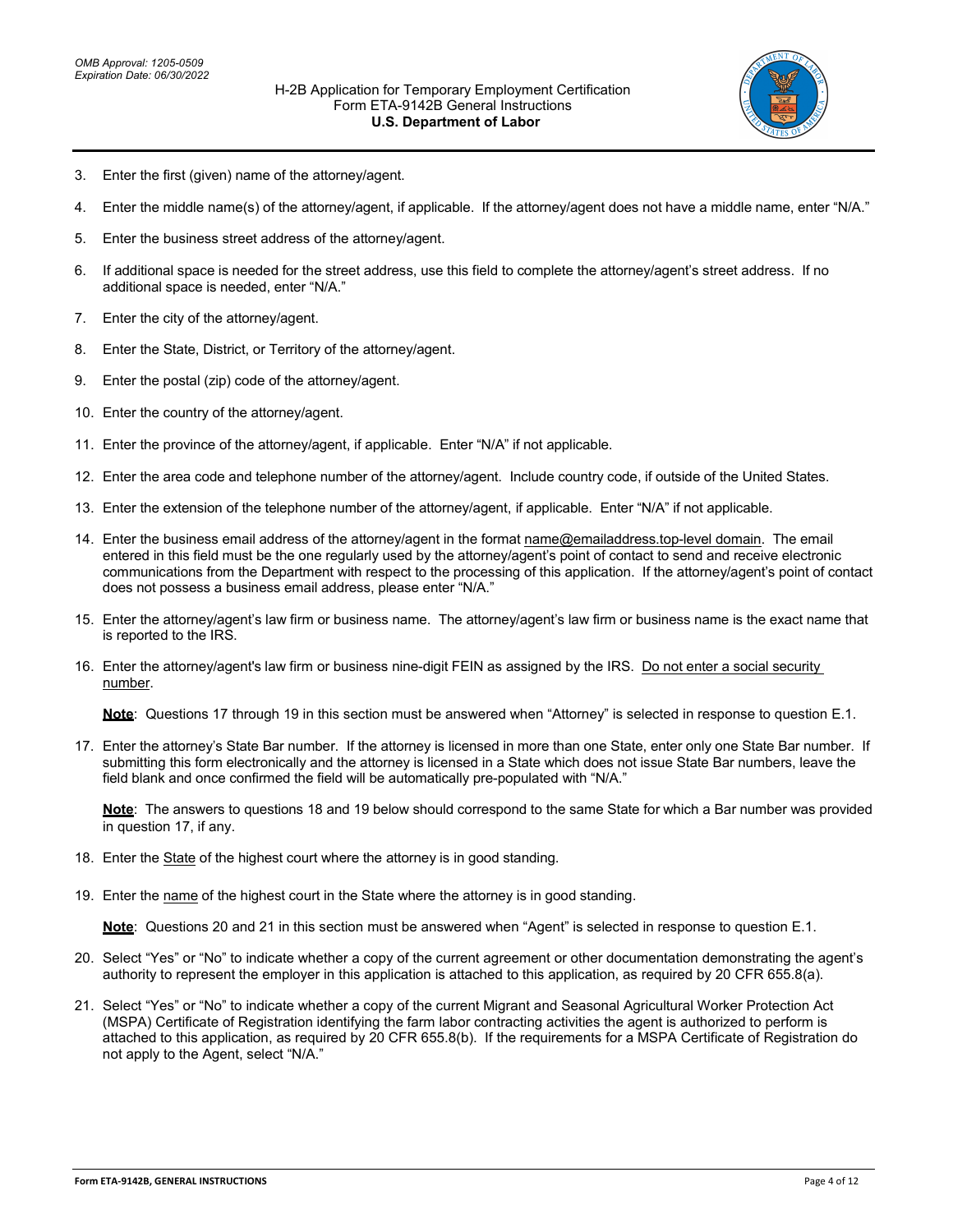

#### **Section F Employment and Wage Information**

## **a. Job Opportunity and Minimum Requirements**

- 1. Select "Yes" or "No" to indicate whether a copy of the job order submitted to the State Workforce Agency (SWA) is attached to this application.
- 2. Enter the name of the State to which the job order was submitted.
- 3. Enter the date the job order was submitted to the SWA, using a month/day/year format (*mm/dd/yyyy*).
- 4. Describe, in detail, the job duties to be performed by any worker filling the job opportunity, including any equipment to be used, any supervisory responsibilities, and other pertinent work tasks. The entry in this field must be the same as the job duties issued by the Department for the employer's job opportunity on the PWD Form ETA-9141.

All job duties must be disclosed in the space allotted on the form. The employer may include one separate attachment where the space allotted is insufficient to fully respond to this collection item. For employers filing electronically, the Department's electronic filing system will automatically provide the employer with an addendum if the entry exceeds the allotted space on the form. For employers filing applications by mail, the employer must begin its description of the job duties in the allotted space on the form and include one clearly-marked and easy-to-locate separate attachment, if necessary, to fully respond to this collection item.

- 5. Use Items 5a through 5h to identify the anticipated days and hours of work per day and per week. Use a numerical (99.99) format for each item below. An entry is required for each box listed in this field.
	- a. Enter the total hours of work that will normally be offered to workers per week. The entry in this field must be at least 35.00 hours per week and cannot be less than the sum of the entries in Items 5b through 5h.
	- b. Enter the total hours of work that will normally be offered to workers on Sunday.
	- c. Enter the total hours of work that will normally be offered to workers on Monday.
	- d. Enter the total hours of work that will normally be offered to workers on Tuesday.
	- e. Enter the total hours of work that will normally be offered to workers on Wednesday.
	- f. Enter the total hours of work that will normally be offered to workers on Thursday.
	- g. Enter the total hours of work that will normally be offered to workers on Friday.
	- h. Enter the total hours of work that will normally be offered to workers on Saturday.
- 6. Use Items 6a and 6b to identify the normal daily work schedule for the job opportunity using the standard time in the area where the work is expected to be performed (e.g., 9 a.m. to 5 p.m., 7 a.m. to 11 a.m., or 4 p.m. to 8 p.m.).
	- **a.** Enter the start time of the day that work will normally begin and select a checkbox to indicate whether the expected start time of work is "AM" or "PM".
	- **b.** Enter the end time of the day that work will normally end and select a checkbox to indicate whether the expected end time of work is "AM" or "PM".
- 7. Identify whether the minimum U.S. diploma or degree required by the employer for the job opportunity is None, High School/GED, Associate's, Bachelor's, Master's, Doctorate (PhD), or Other degree (JD, MD, etc.). Only make one selection. The entry in this field must be the same as the minimum education requirements issued by the Department for the employer's job opportunity on the PWD Form ETA-9141.
- Indicate the minimum number of months of training required. If no training is required, enter "0" in this field. Training may include, but is not limited to: programs, coursework, or training experience (other than employment). Do not include on-thejob training required by the employer after the date of hire. When answering this question, do not duplicate time requirements that are listed in other fields of this application; the training required should be excluded from fields in Sections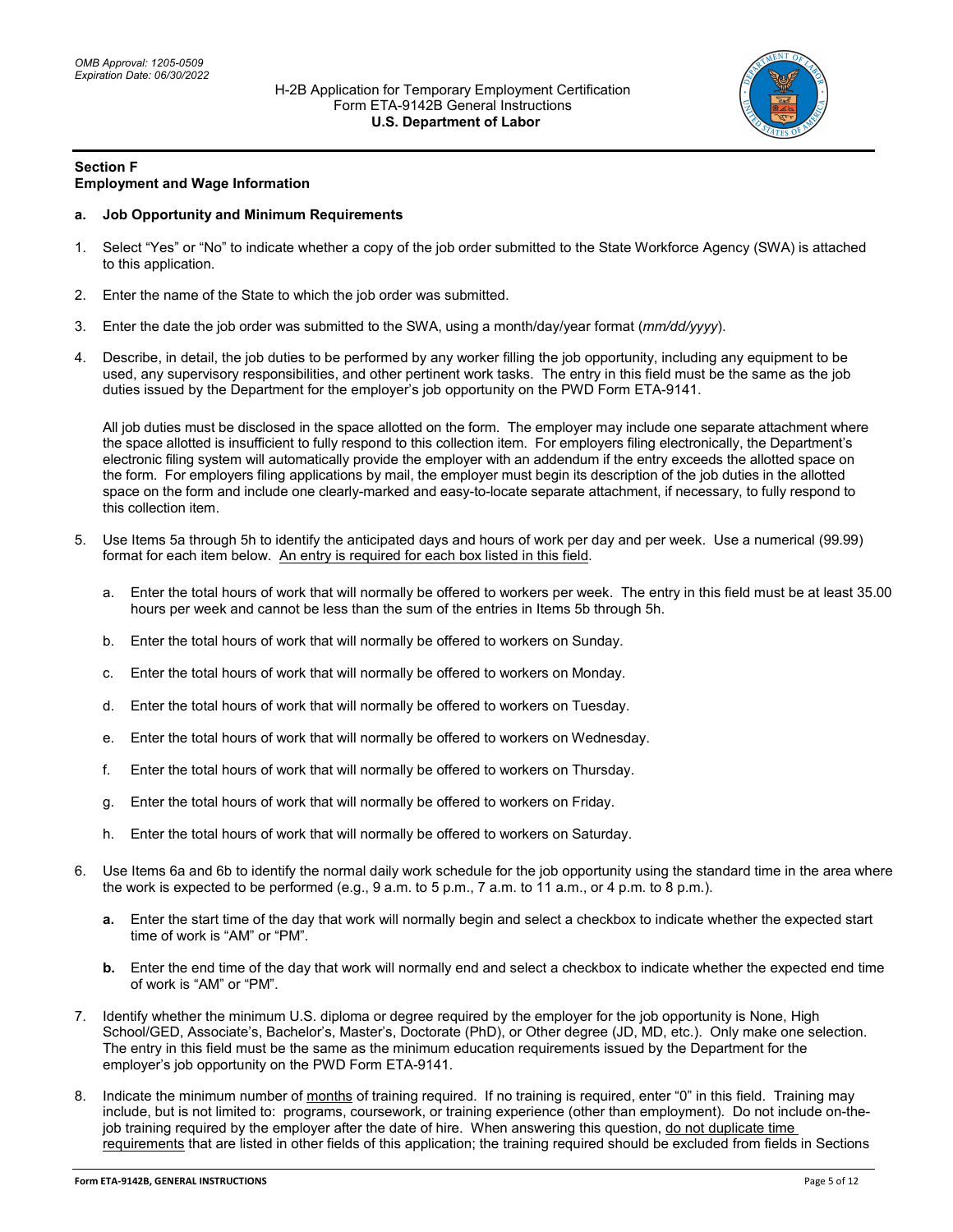

F.a.7 and F.a.9 that request information on education or work experience requirements. The entry in this field must be the same as the minimum months of training issued by the Department for the employer's job opportunity on the PWD ETA-9141.

- 9. Enter the minimum number of months of work experience required for the job opportunity. If there is no minimum work experience requirement, enter a "0" in this field. The entry in this field must be the same as the minimum months of experience issued by the Department for the employer's job opportunity on the PWD Form ETA-9141.
- 10. Use Items 10 and 10a to identify whether the worker(s) employed under the job opportunity will be required to perform supervision of other employees.

10 Mark "Yes" or "No" as to whether the job opportunity supervises the work of other employees.

10a If "Yes" is marked in question 10, enter the total number of employees the job opportunity will supervise.

11. Enter the job-related skills, minimum qualifications, field(s) of training, and other special requirements of the job opportunity. Examples include but are not limited to: licenses, including a valid driver's license; certifications; specific foreign language fluency; proficiency with specific tools, equipment, software, or machinery; proficiency in specific methods (e.g., Churrasco chef skills); travel or relocation requirements; shorthand and typing speeds; ability to pass drug and/or background checks. If a job opportunity requires training as described in Section F.a.8, you must enter in this field the specific field(s) and/or name(s) of the training required. You may list more than one field of training and/or more than one name. If the job opportunity does not require any special requirements, enter "N/A."

**Note:** All requirements must be bona fide, and consistent with the normal and accepted qualifications/requirements imposed by non-H-2B employers in the same occupation and area of intended employment. The entry in this field must be the same as the special requirements issued by the Department for the employer's job opportunity on the PWD Form ETA-9141.

## **b. Place of Employment and Wage Information**

It is important for the employer to define the area of intended employment with as much geographic specificity as possible. This information is used for purposes of reviewing and verifying regulatory compliance with advertising, positive recruitment requirements, and PWDs.

**Important Note**: Where multiple worksites are involved, the employer must complete Appendix A of the Form ETA-9142B by identifying the location(s) where the services or labor is expected to be performed. The employer must indicate for each worksite disclosed on the **Appendix A** (a) the city; (b) state; (c) county; and (d) Metropolitan Statistical Area (MSA) Name/Occupational Employment Statistics (OES) Area Title. The worksite disclosed in this section of the application, as well as the worksites disclosed in **Appendix A**, must be covered by a valid PWD issued by the Department on the Form ETA-9141.

- 1. Enter the street address of the worksite location where work will be performed. The worksite address must be a physical location and cannot be a P.O. Box.
- 2. If additional space is needed for the street address, use this field. If no additional space is needed, enter "N/A."
- 3. Enter the city of the worksite location.
- 4. Enter the State, District, or Territory of the worksite location.
- 5. Enter the postal (zip) code of the worksite location.
- 6. Enter the county of the worksite location.
- 7. Enter the name of the Metropolitan Statistical Area (MSA) Name/Occupational Employment Statistics (OES) Area Title covering the worksite.
- 8. Enter the rate of pay to be paid to worker(s). If the wage offer is expressed as a range, enter the bottom of the wage range to be paid on the "From:" line and enter the top of the wage range on the "To:" line.
- 8a. Enter the rate of overtime pay to be paid to worker(s), if available. If the wage offer is expressed as a range, enter the bottom of the wage range to be paid on the "From:" line and enter the top of the wage range on the "To:" line. If no overtime is offered, leave this section blank.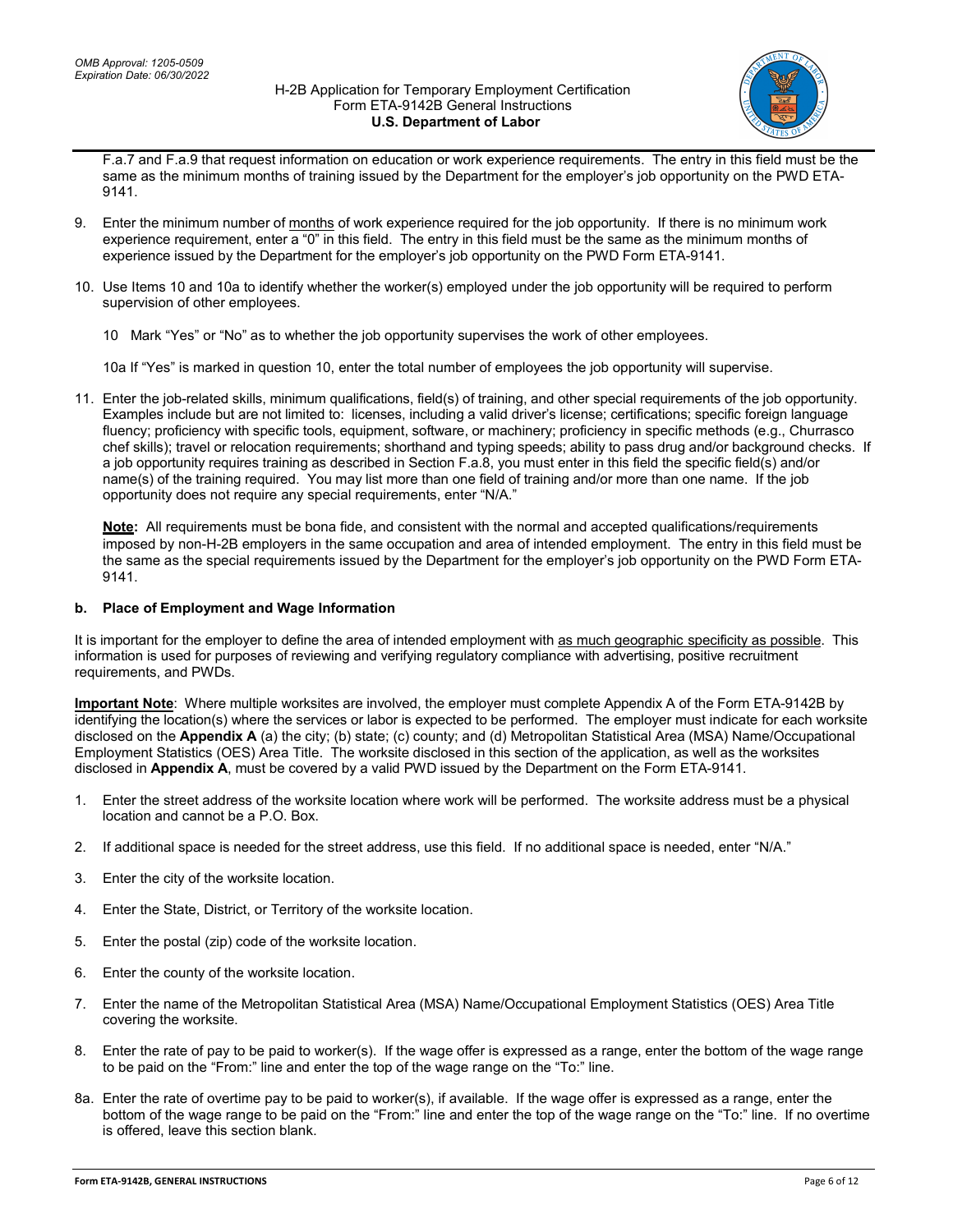

- 9. Indicate whether the rate of pay is per hour, week, bi-weekly, month, year, or based on a piece rate, by selecting the corresponding box. Make only one selection.
- 9a. Briefly describe any conditions about the wage rate to be paid. For example, if the answer to question 9 is "Piece Rate," enter the units that govern how the piece rate is paid (e.g., 5/8 bushel, 90 pound bag or box, 10 box bin). Please also describe here any bonuses, fringe benefits, subsidized housing or meals, or any other benefits associated with this job opportunity. Enter "N/A" if there are no additional conditions about the wage rate to be paid.
- 10. Enter the first 14-digit PWD number assigned by iCERT or the National Prevailing Wage Center for the job opportunity listed on the application. Example: P-400-xxxxx-xxxxxx.
- 10a. Enter the second assigned PWD number, if applicable. If there is not a second PWD Number, enter "N/A" in this field.
- 10b. Enter the third assigned PWD number, if applicable. If there is not a third PWD Number, enter "N/A."
- 11. If the employer is requesting emergency situation processing for this application under 20 CFR 655.17 and has not yet received a PWD, indicate whether the employer has attached to its Application a completed *Application for Prevailing Wage Determination* (Form ETA-9141) by indicating "Yes" or "No." Mark the option "N/A" if the employer has not requested an emergency waiver filing timeframe.

## **c. Additional Place of Employment and Wage Information**

- 1. Indicate whether the employer's job opportunity will be performed at worksite locations other than the one identified in Section F.b. by marking "Yes" or "No."
- 2. If the answer to question F.c.1 is "Yes," indicate whether the employer has attached to this application a completed Appendix A by selecting "Yes" or "No."

## **d. Other Material Terms and Conditions of the Job Offer**

- 1. Indicate whether workers will be provided with daily transportation to and from the worksite in compliance with all applicable Federal, State, and local laws and regulations by marking "Yes" or "N/A."
- 2. Indicate whether overtime hours will be available to the workers and payable at the rate disclosed in Section F.b.8a of this application by marking "Yes" or "N/A."
- 3. Indicate whether workers will be provided with on-the-job training to perform the duties assigned by marking "Yes" or "N/A."
- 4. Indicate whether workers will be provided, without charge or deposit charge, all tools, supplies, and equipment required to perform the duties assigned by marking "Yes" or "N/A."
- 5. Indicate whether workers will be provided with board, lodging, or other facilities and/or the employer will assist workers in securing board, lodging, or other facilities by marking "Yes" or "N/A."
- 6. State all deduction(s) from pay not required by law and, if known, the amount(s). If no deductions other than those required by law will be made from the workers' pay, enter "None" in the space provided.

## **e. Recruitment Information**

**Important Note**: Enter at least two (2) verifiable methods by which prospective U.S. workers can contact the employer and apply for the job opportunity. These three entries ARE REQUIRED for submission of this application. "N/A" may be manually entered for F.e.2 or F.e.3.

- 1. Enter the area code and telephone number by which prospective U.S. workers can contact the employer and apply for the job opportunity. If a phone number is not available, leave this field BLANK and the system will insert "N/A" at submission of the application.
- 2. Enter the email address by which prospective U.S. workers can contact the employer and apply for the job opportunity. The format must be name@emailaddress.top-level domain. If an email address is not available, please enter "N/A".
- 3. Enter the website address by which prospective U.S. workers can contact the employer and apply for the job opportunity.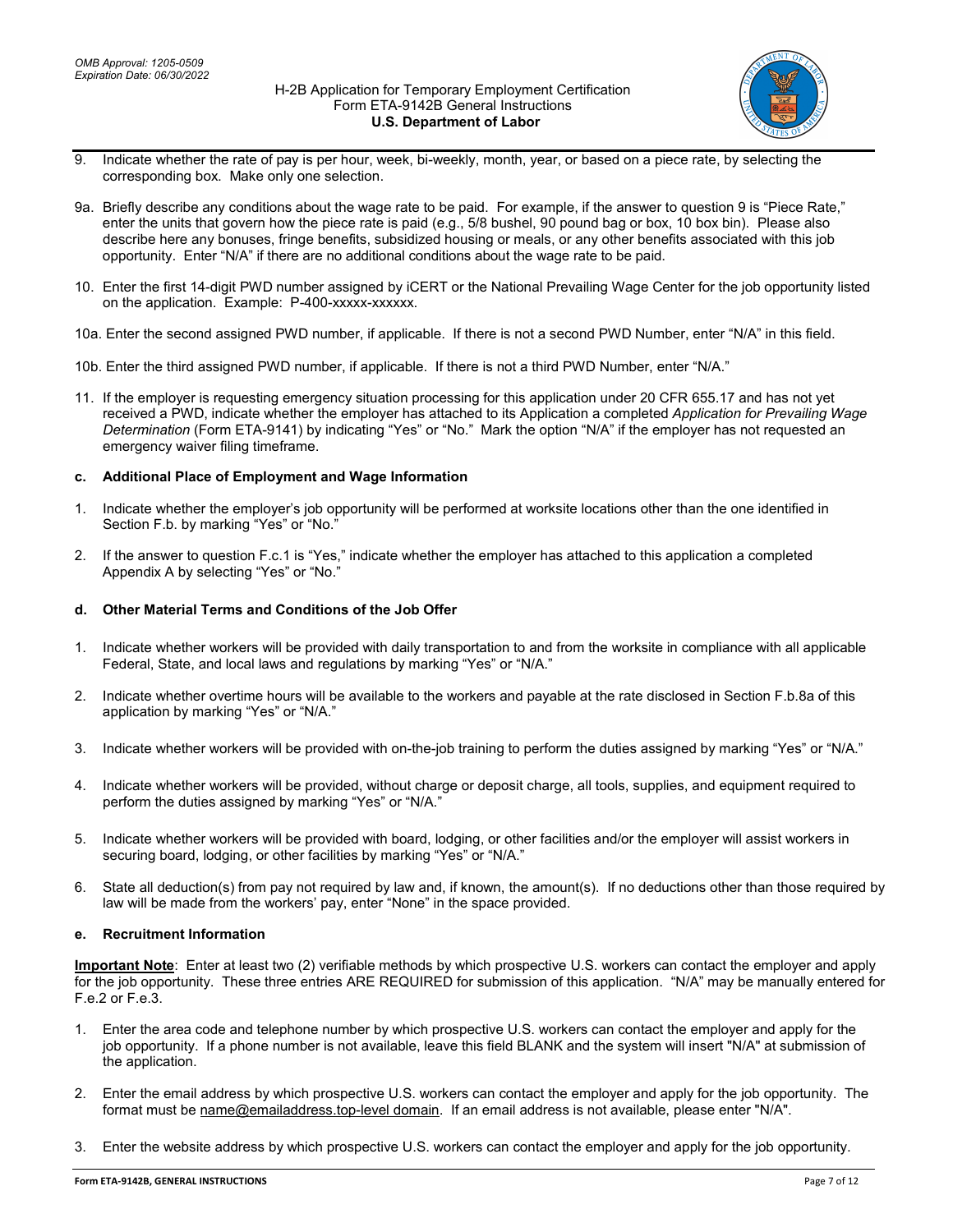

The format must be **domain name.domain suffix**. Examples of valid suffixes include: .gov - Government agencies; .edu - Educational institutions; .org - Organizations (nonprofit); .mil – Military; .com - commercial business; .net - Network organizations. If a website address is not available, please enter "N/A".

## **Section G Other Supporting Documentation**

- 1. Enter the type of employer application.
- 2. Where an employer is obligated to obtain a Certificate of Registration under the MSPA, it must submit a copy of its valid Certificate of Registration with the *H-2B Application for Temporary Employment Certification*. Check the appropriate box indicating whether or not an MSPA Certificate of Registration is attached to the application. Select "N/A" if the employer is not covered by the requirements of the MSPA to obtain a Certificate of Registration.

### **If the application is submitted by a "Job-Contractor – Joint Employer" complete questions in Sections G.3 and G.4. If not, skip to question in Section G.5:**

- 3. Check the appropriate box to indicate whether Appendix D, which identifies the employer-client pursuant to 20 CFR 655.19, is attached to the application.
- 4. Select "Yes" or "No" to indicate whether or not, pursuant to 20 CFR 655.19, an executed contract or other agreement exists between the job contractor and the employer-client (the joint employers) that establishes the relationship between the joint employers and the workers sought under this application.

## **Foreign Labor Recruitment Information**

- 5. Check "Yes" or "No" to indicate if the employer and its attorney or agent (as applicable) are engaging or plan to engage any agents or recruiters to recruit H-2B workers, regardless if the agent(s) or recruiter(s) is (are) located in the U.S. or abroad.
- 6. An employer is required under 20 CFR 655.9 to submit a copy of all agreements with any agent or recruiter whom it engages or plans to engage in the recruitment of H-2B workers. This requirement includes agreements that the employer itself has entered into and agreements the employer's agent or attorney has entered into with such entities. Check the appropriate box to indicate whether a copy of all required agreements is attached to the application. If the employer checked "No" in response to Section G.5, then select "N/A."
- 7. Check the appropriate box to indicate whether a completed Appendix C is attached. In accordance with 20 CFR 655.9, the Appendix C must contain the identity and location of all entities and persons hired by or working for the agent and recruiter. The Appendix C must also include any agents or employees of the entities or persons identified on Appendix C. If the employer checked "No" in response to Section G.5, then select "N/A."

# **Section H**

## **Declaration of Employer and Attorney/Agent**

- 1. Check the appropriate box to indicate if the employer and its attorney or agent (as applicable) have read and agree to all the terms, assurances, and obligations contained in the Appendix B (Declarations by the Employer and Attorney or Agent) and have attached a signed and dated copy of Appendix B to this application.
- 2. If this application is submitted by a job contractor, check the appropriate box to indicate whether or not the employer-client identified in Appendix D (see questions in Sections G.3 and G.4) has read and agrees to all the terms, assurances, and obligations contained in Appendix B (Declarations by the Employer and Attorney or Agent) and has attached a signed and dated copy of Appendix B to this application. Select "N/A" if this application is not submitted by a job contractor.

#### **Section I Preparer**

This section must be completed if the preparer of this application is a person other than the one identified in either Section D (employer point of contact) or Section E (attorney or agent) of this application.

- 1. Enter the last (family) name of the person preparing this application by or on behalf of the employer.
- 2. Enter the first (given) name of the person preparing this application by or on behalf of the employer.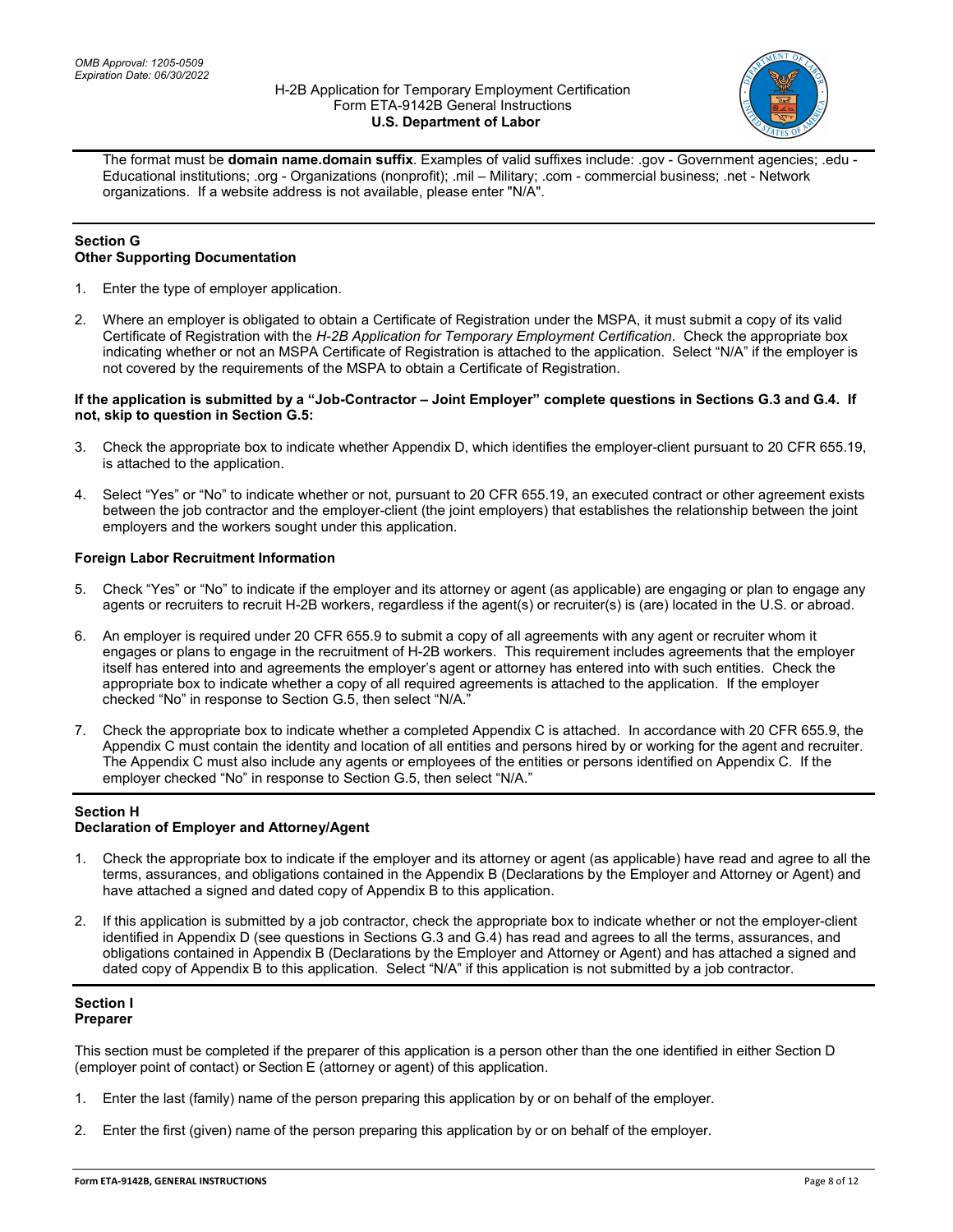

- 3. If applicable, enter the middle initial of the person preparing this application by or on behalf of the employer. If the preparer does not have a middle name, enter "N/A."
- 4. Enter the FEIN, assigned by the IRS, for the firm or business submitting this application by or on behalf of the employer.
- 5. Enter the name of the firm or business that prepared this application by or on behalf of the employer.
- 6. Enter the business email address of the person that prepared this application by or on behalf of the employer. Format must be in the format name@emailaddress.top-level domain. The email entered in this field must be the one regularly used by the preparer to send and receive electronic communications from the Department with respect to the processing of this application. If the preparer does not possess a business email address, please enter "N/A."

#### **Public Burden Statement** *Control Number 1205-0509*

Please read this disclosure. No entries are required.

### **APPENDIX A – Additional Place of Employment and Wage Information Instructions**

**Important Note**: Employers are required to complete Appendix A when supplying information about additional worksites. Submission of additional worksite information in any other form or format will not be accepted. **Only** worksites entered on the Form ETA-9142 and Appendix A will be used in the processing of the employer's request for temporary labor certification.

Complete Items 1 through 6 below for each worksite location where the services or labor is expected to be performed, as applicable. If the employer intends for the workers sought to perform labor or services at more than ten (10) worksite locations, the employer must complete as many additional worksite location entries on the Appendix A as are necessary to list all intended worksite locations for this application.

1. Enter the city covering the worksite location. If the work to be performed is located outside a city or in a rural or isolated geographic area, enter the nearest city in the geographic area. If the work to be performed covers multiple cities and towns within the geographic area, enter "Multiple Cities and Towns."

- 2. Enter the two-letter postal abbreviation for the State, District, or Territory of the worksite location.
- 3. Enter the county of the worksite location.
- 4. Enter the name of the Metropolitan Statistical Area (MSA) or OES Area Title in which the worksite is located.
- 5. Enter any additional details or information about the place of employment where work will be performed, if applicable.
- 6. Based on the requirements of the employer's work itinerary, use the following field to enter additional information about the job opportunity.
	- **Crew ID** Enter a single-digit number or letter to identify each crew of workers, as applicable.
	- **Total Workers** Whether associated with a distinct work crew or not, enter the total number of workers expected to perform work at the worksite location, as applicable.
	- **Begin Date** Enter the expected start date for the period of employment at this worksite location, as applicable. Use a month/day/year (*mm/dd/yyyy*) format.
	- **End Date –** Enter the expected end date for the period of employment at this worksite location, as applicable. Use a month/day/year (*mm/dd/yyyy*) format.
	- **Basic Wage Rate** Enter the basic rate of pay to be paid for the period of employment at this worksite location, if applicable and if different from the basic wage rate disclosed on Item F.b.8 of the Form ETA-9142B. If the wage offer is expressed as a range, enter the bottom of the wage range to be paid on the "From:" line and enter the top of the wage range on the "To:" line.
	- **Per –** Enter the following two-letter designations for the unit of pay, as applicable: "**HR**" hourly; "**WK**" weekly; "**BW**" biweekly; "**MH**" – monthly; "**YR**" year; or "**PR**" piece rate.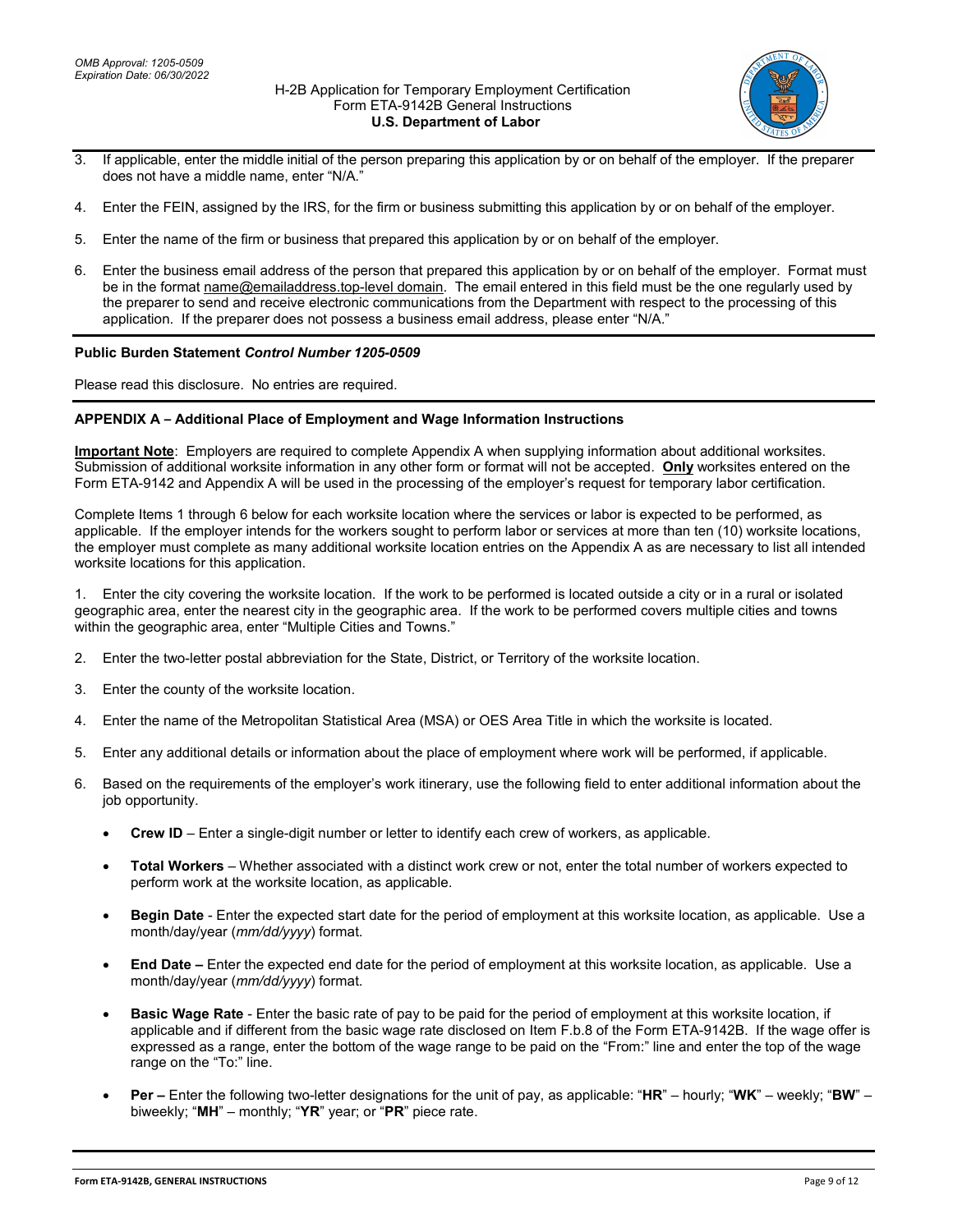

## **APPENDIX B – Employer and Attorney/Agent Declarations for H-2B Employers Instructions**

### **A. Attorney or Agent Declaration**

- 1. Enter the last (family) name of the attorney/agent representing the employer in the filing of this application.
- 2. Enter the first (given) name of the attorney/agent representing the employer in the filing of this application.
- 3. Enter the middle initial of the attorney/agent representing the employer in the filing of this application, if applicable. Enter "N/A" if not applicable.
- 4. Enter the firm or business name of the attorney/agent representing the employer in the filing of this application. The firm or business name is the exact name that is reported to the IRS.
- 5. The attorney/agent must sign the application. Read the entire application and verify all contained information prior to signing.
- 6. The attorney/agent must date the application. Use a month/day/year (*mm/dd/yyyy*) format.

### **B. Employer Declaration**

- 1. Enter the last (family) name of the person with authority to sign on behalf of the employer.
- 2. Enter the first (given) name of the person with authority to sign on behalf of the employer.
- 3. Enter the middle initial of the person with authority to sign on behalf of the employer, if applicable. Enter "N/A" if not applicable.
- 4. Enter the job title of the person with authority to sign on behalf of the employer.
- 5. The person with authority to sign on behalf of the employer must sign the application and provide his or her initials next to each condition of employment. Read the entire application, including each condition of employment, and verify all contained information prior to signing.
- 6. The person with authority to sign on behalf of the employer must date the application. Use a month/day/year (*mm/dd/yyyy*) format.

## **Important Note:** *The employer provides a copy of Appendix B with its application package to OFLC, retaining the original.*

#### **APPENDIX C – Foreign Labor Recruiter Information Instructions**

Pursuant to 20 CFR 655.9(b), the employer and its attorney or agent (as applicable) must disclose to the Department the identity (name) and geographic location of persons and entities hired by, or working for, the foreign labor recruiter who recruits prospective foreign workers for the H-2B job opportunities offered by the employer under this *H-2B Application for Temporary Employment Certification*, Form ETA-9142B. This disclosure includes the names of agents and foreign labor recruiters used by the employer, as well as the identities and locations of all persons or entities hired by or working for the primary recruiter in the recruitment of prospective H-2B workers, and the agents or employees of these entities. This disclosure is required for all agreements, whether written or verbal, and the required disclosure covers the entirety of the recruitment that brings an H-2B foreign worker to the employer's certified H-2B job opportunity in the United States.

For each person or entity, complete a section of the Appendix C form by providing identity and location information. If the employer has more than five (5) persons and entities to identify, the employer must complete as many additional Appendix C forms as are necessary to disclose all persons or entities engaged in foreign worker recruitment for this application.

**Important Note**: Employers are required to complete Appendix C to supply information about foreign labor recruiter(s). Submission of this information in any other form or format (e.g., a list included in a Foreign Labor Recruitment Agreement) will not be considered as satisfying this disclosure requirement and will result in the OFLC National Processing Center issuing a NOD that requests a completed Appendix C.Complete items 1 through 9 with the identity and location of each person/recruiter who the employer has engaged or plans to engage, directly or indirectly, to recruit foreign workers for the job opportunities in this application. Those items marked with an asterisk (\*) are required and must be completed. Items marked with the section symbol (§) are conditional and are to be completed if applicable.

## **Foreign Labor Recruiter Information**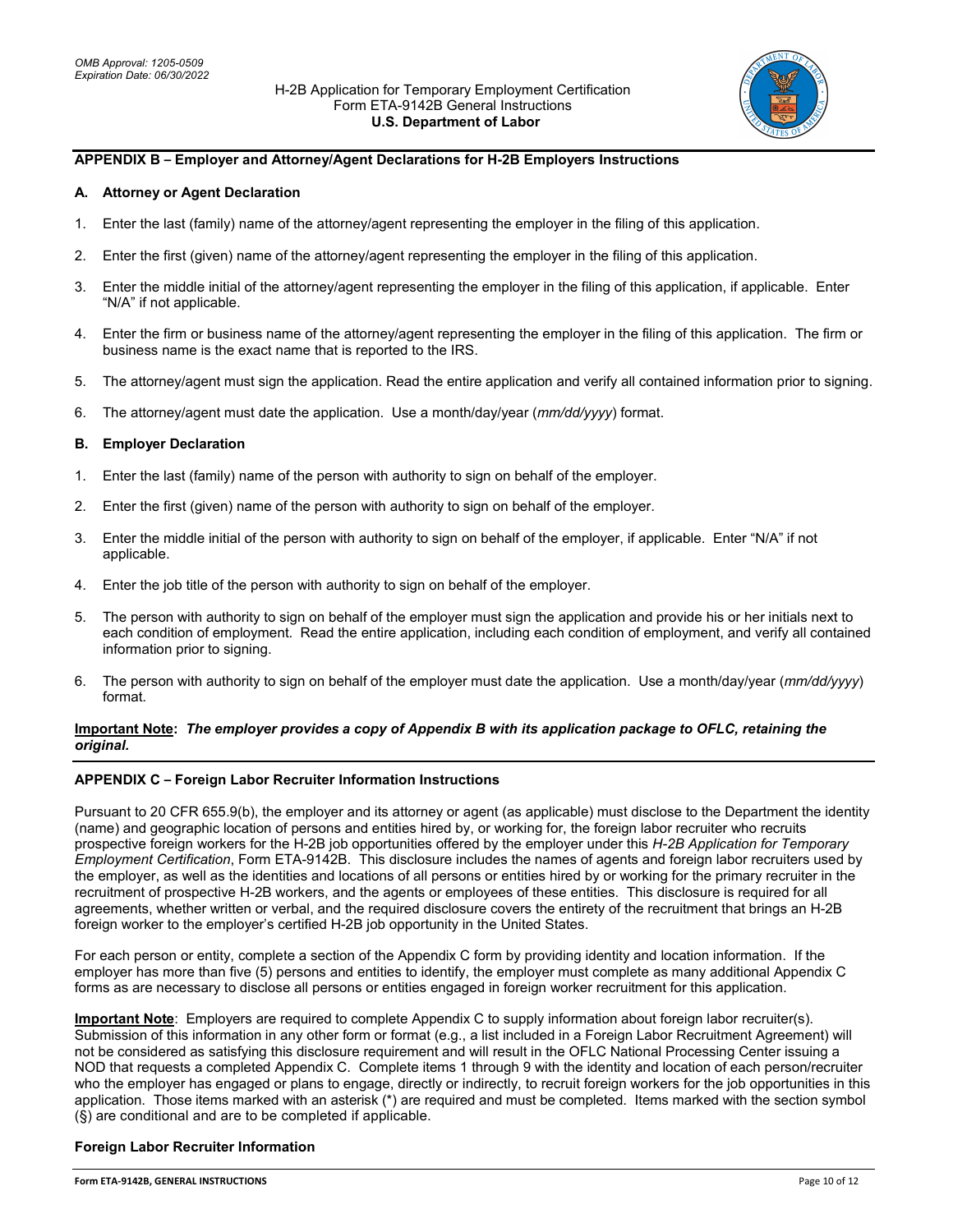

- 1. Enter the last (family) name of the person/recruiter. If the person/recruiter has two last names, enter the primary last name first.
- 2. Enter the first (given) name of the person/recruiter.
- 3. Enter the middle name(s) of the person/recruiter, if applicable. Enter "N/A" if not applicable.
- 4. Enter the name of the company or recruiting organization that the person/recruiter operates or for which the person/recruiter works. If the person/recruiter recruits directly for the employer and does not operate through a company or recruiting organization, enter "N/A." If the person/recruiter recruits indirectly for the employer (i.e., through another person or entity), enter the full name of the person or entity for which the person/recruiter directly provides services.
- 5. Enter the city in which the person/recruiter is located.
- 6. Enter the State, District, or Territory in which the person/recruiter is located. If the geographic location does not have a State, District, or Territory designation, enter "N/A."
- 7. Enter the postal (zip) code in which the person/recruiter is located. If the geographic location does not have a postal code designation, enter "N/A."
- 8. Enter the country in which the person/recruiter is located.
- 9. Enter the province in which the person/recruiter is located, if applicable. If the geographic location does not have a province designation, enter "N/A."

## **APPENDIX D – Job Contractor: Employer-Client Information Instructions**

Pursuant to 20 CFR 655.19(d)(1), a job contractor that is filing as a joint employer with its employer-client must submit a completed *H-2B Application for Temporary Employment Certification*, Form ETA-9142B, that clearly identifies the joint employers (the job contractor and its employer-client) and the employment relationship (including the actual worksite(s) disclosed on the Form ETA-9142B). A job contractor means a person, association, firm, or a corporation that meets the definition of an employer and that contracts services or labor on a temporary basis to one or more employers, which is not an affiliate, branch, or subsidiary of the job contractor and where the job contractor will not exercise substantial, direct day-to-day supervision and control in the performance of the services or labor to be performed other than hiring, paying, and firing the workers. 20 CFR 655.5. Pursuant to 20 CFR 655.19(a), a job contractor may only submit an *H-2B Application for Temporary Employment Certification*, Form ETA-9142B, if it is filing as a joint employer with its employer-client. An employer-client means an employer that has entered into an agreement with a job contractor, as defined in 20 CFR 655.5.

**Important Note**: Employers are required to complete Appendix D when supplying information about the employer-client and its point of contact. Submission of this information in any other form or format will not be accepted and will result in the application being rejected for processing by the Department.

## **Section A: Employer-Client Information**

- 1. Enter the full name of the individual employer-client. The employer-client's full legal business name is the exact name of the individual, corporation, LLC, partnership, or other organization that is reported to the IRS.
- 2. Enter the full trade name or "Doing Business As" (DBA) name of the employer-client, if applicable. Enter "N/A" if not applicable.
- 3. Enter the street address of the employer-client's principal place of business. The address must be a physical location and not a P.O. Box.
- 4. If additional space is needed for the street address, use this field to complete the employer-client's street address. If no additional space is needed, enter "N/A."
- 5. Enter the city of the employer-client's principal place of business.
- 6. Enter the State, District, or Territory of the employer-client's principal place of business.
- 7. Enter the postal (zip) code of the employer-client's principal place of business.